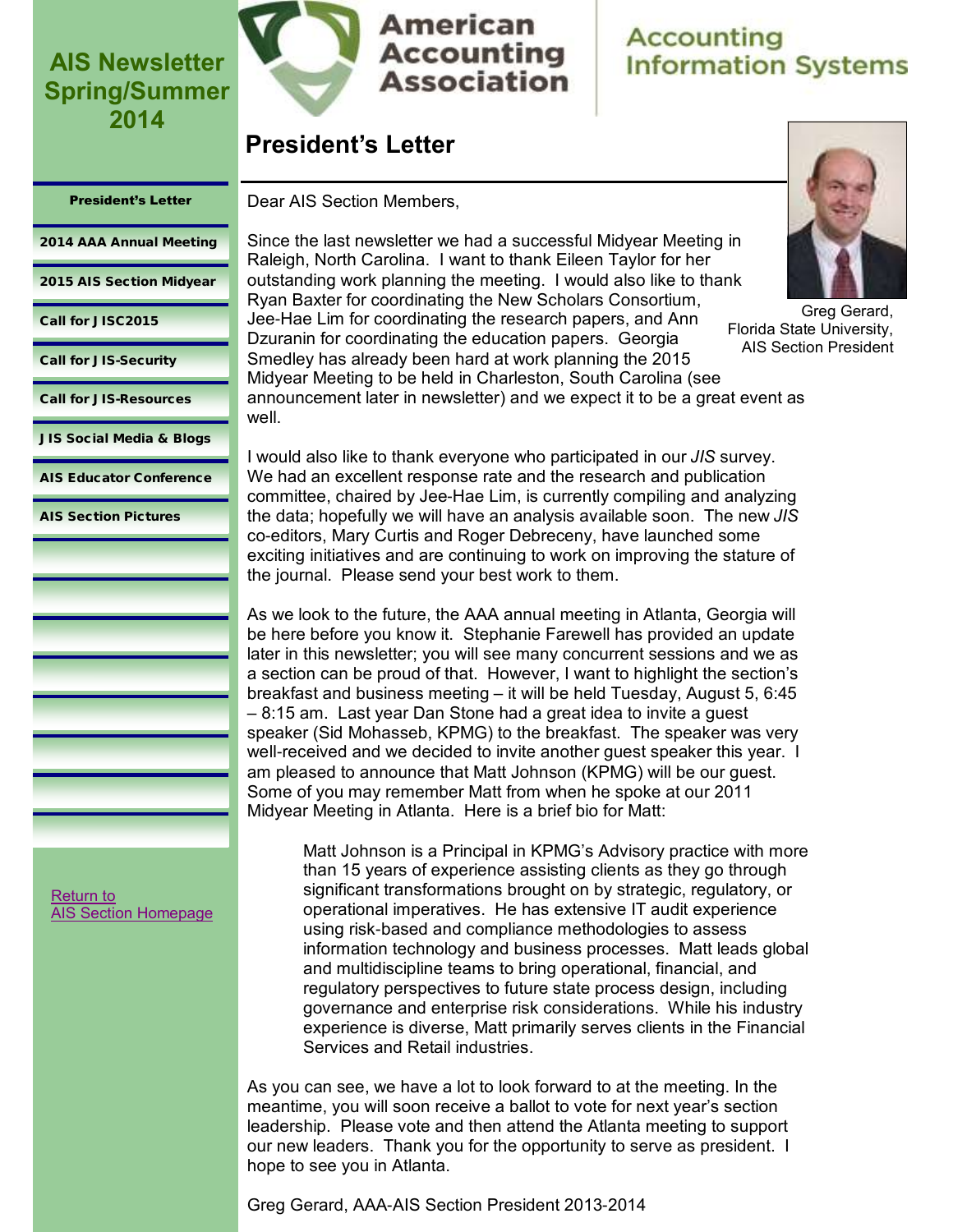

**American Accounting Association** 

I hope everyone is looking forward to the 2014 AAA Annual Meeting and especially the Accounting Information Systems Section sessions as much as I am. Hopefully I can whet your

### **Accounting Information Systems**

# **2014 AAA Annual Meeting Update**

#### <span id="page-1-0"></span>[President's Letter](#page-0-0)

2014 AAA Annual Meeting

[2015 AIS Section Midyear](#page-2-0)

[Call for JISC2015](#page-3-0)

[Call for JIS-Security](#page-4-0)

[Call for JIS-Resources](#page-5-0)

[JIS Social Media & Blogs](#page-6-0)

[AIS Educator Conference](#page-8-0)

[AIS Section Pictures](#page-9-0)

the development of the program. We were allocated 10 sessions in the meeting, a 25% increase from the 2013 meeting if my count is correct. This year we will have 7 concurrent sessions and 3 panels. We are a very diverse group as you all undoubtedly know. The concurrent sessions have papers in assorted methods (i.e., archival, behavioral, experimental, field studies, modeling and teaching cases) and topics (e.g., auditing, earnings management, information security, and internal controls).

appetite and express my thanks to those that have been involved in

We have a panel session on Monday (4-5:30 p.m.) on Cyber Security. This will be followed by two panel sessions on Tuesday (10:15-11:45 a.m. and 4-5:30 p.m.) on XBRL and Information Management and Technology Assurance, respectively. Please make a special effort to attend the panel sessions. The panelists are most often from industry and it is important to show them how much we appreciate the support of the section.

The section can be very proud of its volunteers. There were 41 individuals who volunteered to review papers. They each did a great job on providing quality feedback to the authors and getting the reviewer reports in within the short turnaround time. Through the willingness of the volunteers nearly every paper was able to receive two reviews, often by an experienced research and a junior research or Ph.D. student. But, we can always use additional volunteers. It is often the same individuals volunteering to review papers, moderate sessions and serve as discussants.

[Return to](http://aaahq.org/infosys/index.html)  [AIS Section Homepage](http://aaahq.org/infosys/index.html)

Looking forward to seeing everyone in Atlanta!

~Stephanie Farewell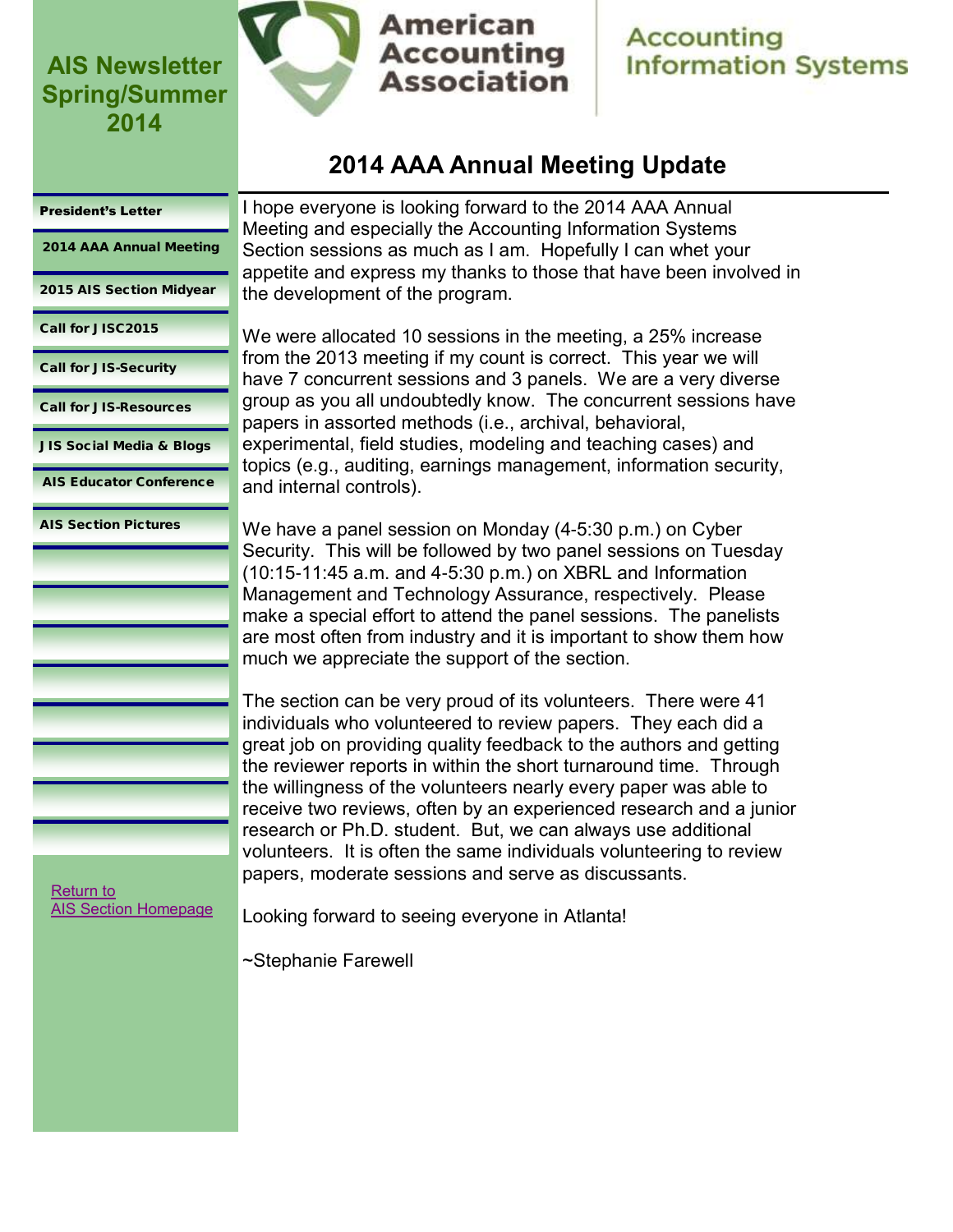<span id="page-2-0"></span>**AIS Newsletter Fall 2013**



**American Accounting Association** 

**Accounting Information Systems** 

### **2015 AIS Section Midyear Meeting Update**

#### [President's Letter](#page-0-0)

[2014 AAA Annual Meeting](#page-1-0)

2015 AIS Section Midyear

[Call for JISC2015](#page-3-0)

[Call for JIS-Security](#page-4-0)

[Call for JIS-Resources](#page-5-0)

[JIS Social Media & Blogs](#page-6-0)

[AIS Educator Conference](#page-8-0)

[AIS Section Pictures](#page-9-0)

The Accounting Information Systems Section Midyear meeting will return to beautiful Charleston, SC January 21 -25, 2015. We will be housed in the Charleston Marriott which overlooks the Ashley River in downtown Charleston. The hotel is near the Historic District and we are planning carriage rides to our dinner location Saturday night. We anticipate a full slate of papers. Please watch for the call for papers, plan on presenting your most interesting work, and please volunteer to review and discuss for our colleagues.

See you in Charleston!!!

~Georgia Smedley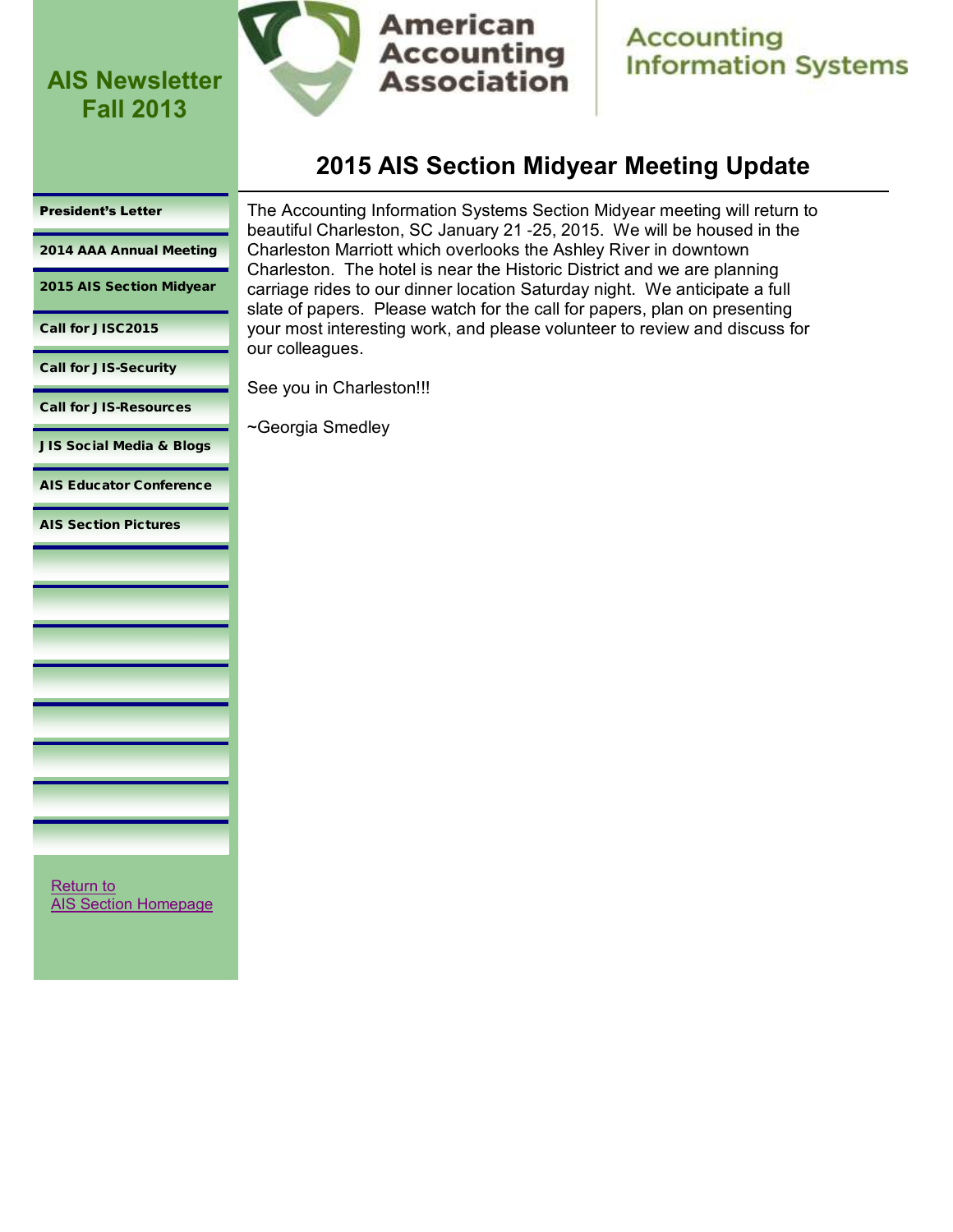<span id="page-3-0"></span>**AIS Newsletter Fall 2013**



### **American Accounting Association**

# **Accounting Information Systems**

**Call for Research Proposals and Papers JISC2015 1 st** *Journal of Information Systems* **Research Conference: A New World of Information Technology Auditing**

#### [President's Letter](#page-0-0)

[2014 AAA Annual Meeting](#page-1-0)

[2015 AIS Section Midyear](#page-2-0)

Call for JISC2015

[Call for JIS-Security](#page-4-0)

[Call JIS-Resources](#page-5-0)

[JIS Social Media & Blogs](#page-6-0)

[AIS Educator Conference](#page-8-0)

[AIS Section Pictures](#page-9-0)

[Return to](http://aaahq.org/infosys/index.html) 

[AIS Section Homepage](http://aaahq.org/infosys/index.html)

The *Journal of Information Systems* (*JIS*) will hold the  $1<sup>st</sup> JIS$  Research Conference (JISC2015) at the offices of the AICPA in New York City, NY on March 26 & 27, 2015. *JIS* is the research journal of the Accounting Information Systems (AIS) section of the American Accounting Association.

### **Sponsors: AICPA and CaseWare-IDEA Inc.**

### **Conference Design and Theme**

The design of JISC2015 is to provide an opportunity for intense discussion between academics and professionals on research in a targeted area of concern to the broad AIS community. The conference will involve research presentations, round-table discussions, and a keynote presentation; attendance at the conference will be limited to those on the program. Each research paper presentation will have an academic and a professional commentator. Papers presented at JISC2015 will appear in a theme issue of *JIS*, edited by Dr. Diane Janvrin of Iowa State University and Dr. David Wood of Brigham Young University.

The focus of JISC2015 is on Information Technology auditing. Given the increasing importance of technology in all aspects of business and government, IT auditing has become a vital part of internal and external audit. Papers on all aspects of Information Technology auditing are welcome. All research methodologies are welcome, including experimental, qualitative, field study, analytical, behavioral, archival, design science, and empirical.

### **Paper submission**

Final papers should follow the *JIS* editorial policy and be submitted to *JIS* using the AAA's manuscript management system. Full details are available at [www.jisonline.com.](http://www.jisonline.com) Papers accepted to JISC2015 also receive a conditional acceptance to *JIS*. Research teams are expected to improve their papers following the guidance from the academic and professional reviewers and from interaction at the conference. Papers not accepted for the conference may continue to receive editorial review by JIS.

**Financial Support**

One author from each accepted paper will receive funding to help defray travel costs to attend the conference (e.g., plane tickets, hotel, etc.). Authors from the USA, Mexico, and Canada will receive \$1,000. Authors from other countries will receive \$1,500.

**Deadlines.** December 15, 2014: Research papers due. March 26 & 27, 2015: JISC2015

### **Additional information**

The full call for papers is at [aaahq.org/calls/JISC2015\\_call.cfm.](http://aaahq.org/calls/JISC2015_call.cfm) Queries can be addressed to [jis-editors@aaahq.org.](mailto:jis-editors@aaahq.org) 

*Follow JIS[@jiseditors](http://www.twitter.com/jiseditors) on Twitter & [www.facebook.com/jiseditors](http://www.facebook.com/jiseditors) on Facebook*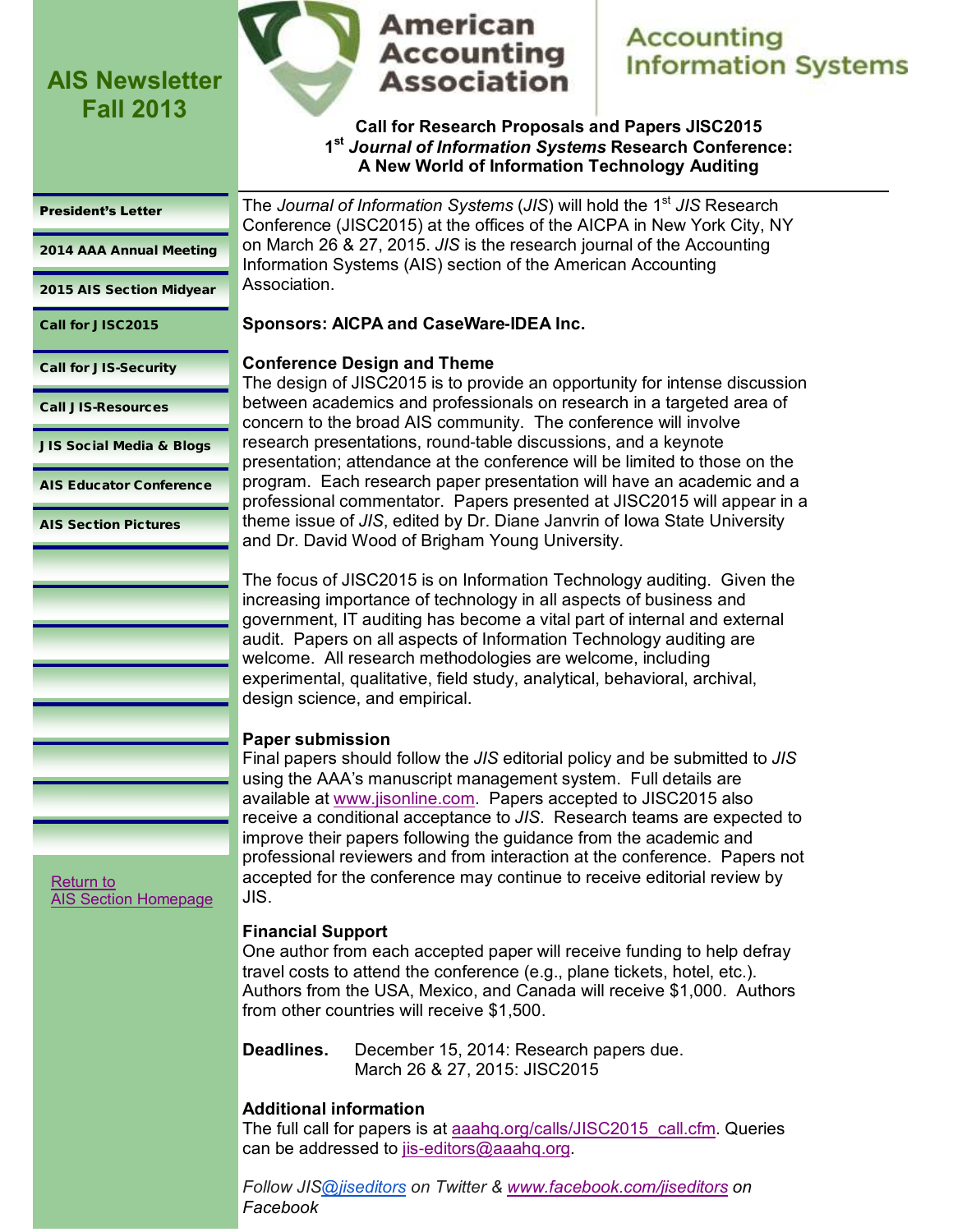

# **American Accounting Association**

# **Accounting Information Systems**

### **Call for Papers: Theme Issue of the** *Journal of Information Systems* **Information Security: Implications for Accounting Information Producers, Assurers and Users**

#### <span id="page-4-0"></span>[President's Letter](#page-0-0)

[2014 AAA Annual Meeting](#page-1-0)

[2015 AIS Section Midyear](#page-2-0)

[Call for JISC2015](#page-3-0)

Call for JIS-Security

[Call for JIS-Resources](#page-5-0)

[JIS Social Media & Blogs](#page-6-0)

[AIS Educator Conference](#page-8-0)

[AIS Section Pictures](#page-9-0)

In Fall 2015, the *Journal of Information Systems* (*JIS*), the journal of the Accounting Information Systems Section of the American Accounting Association, will publish a theme issue entitled: "Information Security: Implications for Accounting Information Producers, Assurers and Users." This theme issue of *JIS* seeks high quality, theory based original research to examine security issues as they relate to accounting and AIS. Submissions are encouraged from a broad range of topics, including, but not limited to:

- Access Control, Authentication and Authorization
- Audit and IS Security
	- Best Practice, Models and Frameworks
	- Data and System Integrity
	- Disclosure of Information Security Exposures
	- Financial Consequences of Information Security
- IT/IS Governance
- Information Privacy
- Internal Control Design, Assurance and Monitoring
- Metrics for Assessing Information Security
- Risk Evaluation and Security Certification
- Security for Mobile and Cloud Computing
- Strategy and Information Security

All research methods are welcome, including behavioral, case study, design science, experimental, empirical and archival. Submissions should conform to the guidelines for regular submissions at [www.jisonline.com.](http://www.jisonline.com) Submissions are due by **October 15, 2014**. Earlier submission is encouraged, and we will require that you conform to a fairly tight time frame in resubmissions. Please clearly state that your submission is for consideration for publication in the theme issue to be published in Fall 2015. If you have any questions, please contact the co-editors of the theme issue: Akhilesh Chandra, Professor of Accounting and Director of the Institute for Global Business, The University of Akron (email: [ac10@uakron.edu\)](mailto:ac10@uakron.edu) and Carlin Dowling, Associate Professor, The University of Melbourne (email: [carlin@unimelb.edu.au\)](mailto:carlin@unimelb.edu.au) or to the *JIS* editorial office at [jis-editors@aaahq.org.](mailto:jis-editors@aaahq.org)

[Return to](http://aaahq.org/infosys/index.html)  [AIS Section Homepage](http://aaahq.org/infosys/index.html)

> *Follow JIS[@jiseditors](http://www.twitter.com/jiseditors) on Twitter & [www.facebook.com/jiseditors](http://www.facebook.com/jiseditors) on Facebook*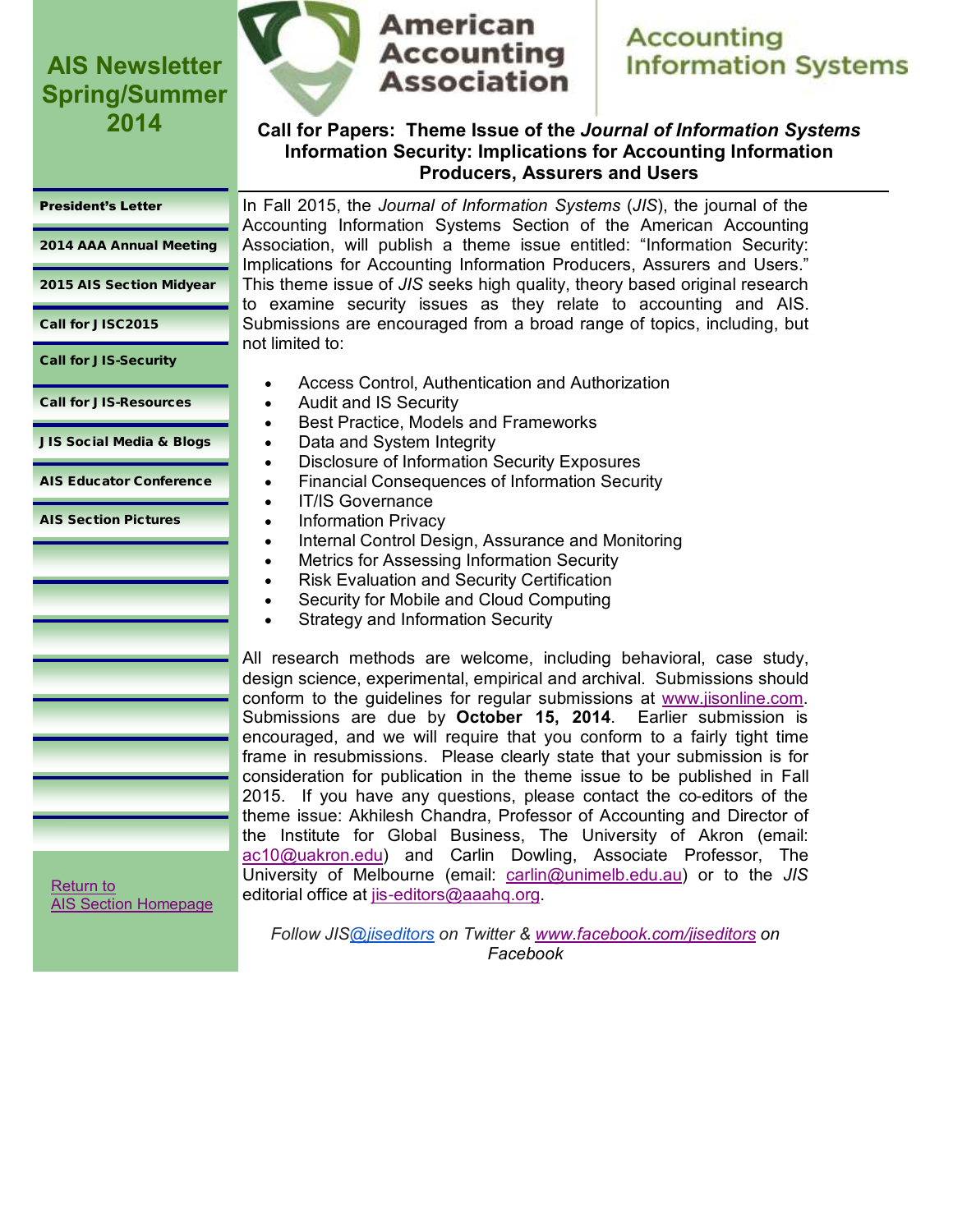

# **Accounting Information Systems**

### *Journal of Information Systems* **Ongoing Call for Submissions: Knowledge Resources**

#### <span id="page-5-0"></span>[President's Letter](#page-0-0)

[2014 AAA Annual Meeting](#page-1-0)

[2015 AIS Section Midyear](#page-2-0)

[Call for JISC2015](#page-3-0)

[Call for JIS-Security](#page-4-0)

Call for JIS-Resources

[JIS Social Media & Blogs](#page-6-0)

[AIS Educator Conference](#page-8-0)

[AIS Section Pictures](#page-9-0)

[Return to](http://aaahq.org/infosys/index.html) 

[AIS Section Homepage](http://aaahq.org/infosys/index.html)

To assist academics and practitioners in developing their knowledge of the current state of accounting information systems (AIS), we are encouraging submissions of several types of manuscripts, as detailed below. Before developing your manuscript, please contact the JIS Knowledge Resources editor, Eileen Taylor, at eileen taylor@ncsu.edu to discuss purpose, concepts, etc. Details of the *Journal of Information Systems* are at [www.jisonline.com.](http://www.jisonline.com)

### **Academic submissions**

**Purposes:** To inform readers about current issues in research and education that may be useful in the AIS discipline. To educate readers about how the author identifies and develops ideas for AIS research and education.

**Questions:** What resources do veteran AIS academics use as they develop research and educate? How can readers adopt their strategies to improve their own productivity? These publications will result in a shared knowledge of resources and techniques for our readership. We will deliberately and explicitly develop our discipline with a shared point of view and purpose.

### **Practitioner submissions**

**Purposes:** To inform readers about current issues in AIS practice and research that will be useful to AIS academicians. To share with readers their "way of knowing" about the events, trends, theories, and practices of the AIS discipline.

**Questions:** How do AIS practitioners develop their knowledge of AIS? What current trends and practices are they aware of that will be of interest to our readership?

**Point of View:** How do AIS practitioners think about AIS problems? What is the perspective of an AIS practitioner? What are some of the key issues that researchers in AIS should consider? These publications will result in a shared knowledge of resources and techniques for understanding the current state of AIS practice.

### **Book/Standards/Article Reviews**

**Purposes:** To inform readers about books, current standards, guidance articles, and other materials of interest to academicians as they work to understand the AIS discipline.

**Questions:** What books, current standards, guidance, articles, and other materials are of interest? How can AIS academics and practitioners benefit from reading and using them? These publications will alert readers to resources that may help them in their research and practice.

**Details:** Submissions may be sole or co-authored, and may range from 1,000 to 8,000 words. We encourage creativity in these submissions.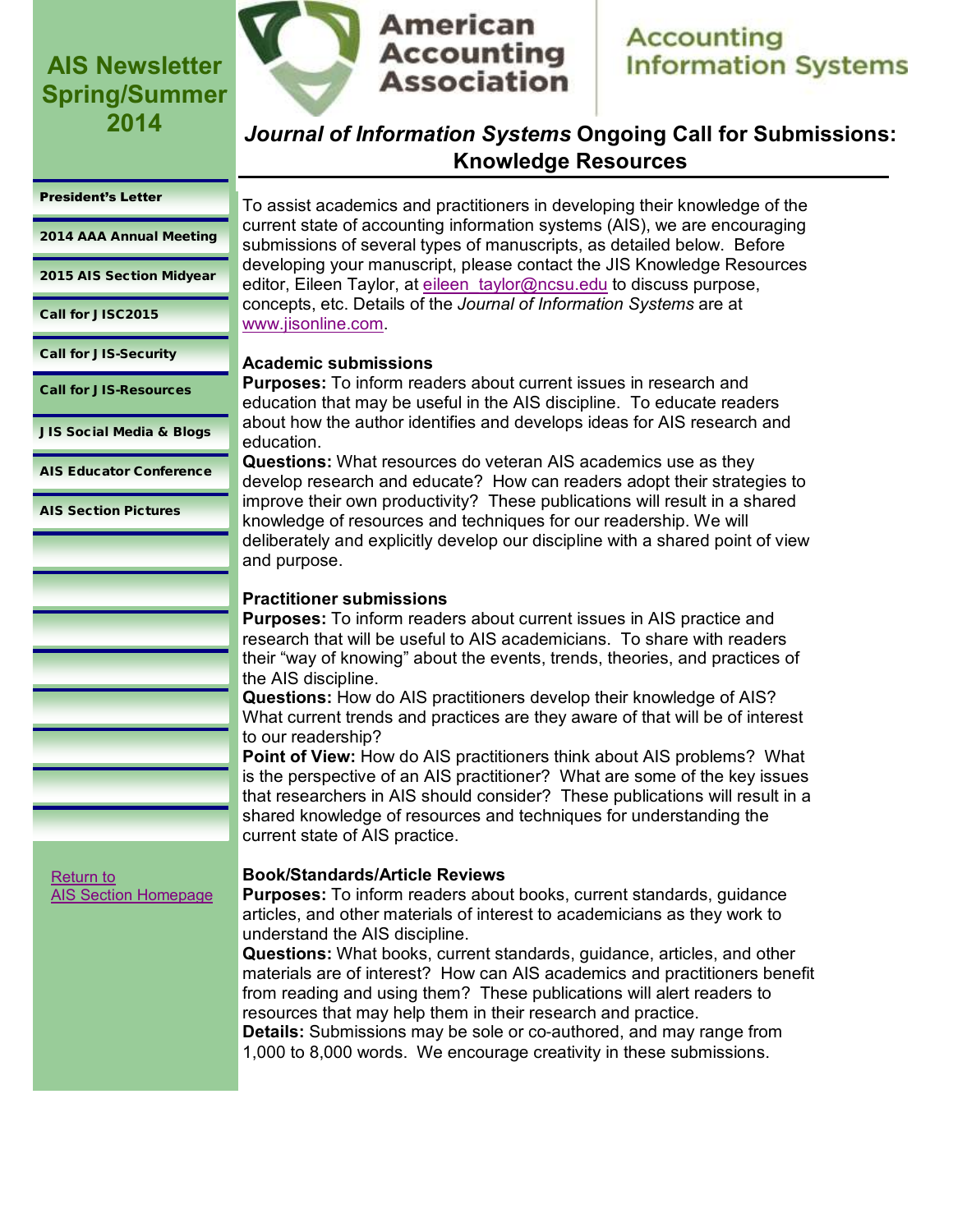

# **Accounting Information Systems**

### *Journal of Information Systems* **Senior Editors' Social Media and Blog**

#### <span id="page-6-0"></span>[President's Letter](#page-0-0)

[2014 AAA Annual Meeting](#page-1-0)

[2015 AIS Section Midyear](#page-2-0)

[Call for JISC2015](#page-3-0)

[Call for JIS-Security](#page-4-0)

[Call for JIS-Resources](#page-5-0)

JIS Social Media & Blogs

[AIS Educator Conference](#page-8-0)

[AIS Section Pictures](#page-9-0)

The *Journal of Information Systems* is on the Web and on social media. *JIS* is on the Web at [www.jisonline.com.](http://www.jisonline.com) On the website, you will find full details of editors and the editorial board, editorial policy, pointers to early online papers and calls for papers. Follow *JIS* on Twitter (@jiseditors & [twitter.com/jiseditors,](http://twitter.com/jiseditors) Facebook ([facebook.com/jiseditors\)](http://facebook.com/jiseditors) and LinkedIn ([linkedin.com/groups/jiseditors-6566406\)](http://www.linkedin.com/groups/jiseditors-6566406). The @jiseditors Twitter stream carries details of new early online papers, blog postings, calls for papers as well as tweets on news of interest to the broader *JIS* and AIS community.

Senior Editors, Mary Curtis and Roger Debreceny, are blogging on the AAA Commons. Access the blog via [www.jisonline.com](http://www.jisonline.com) or directly at [goo.gl/heOBtB.](http://goo.gl/heOBtB) Each blog post comes out on an approximately monthly cycle.

Here are summaries of recent blogs. Go to [www.jisonline.com](http://www.jisonline.com) to read the complete blogs.

### **Vision for the** *Journal of Information Systems*

The first blog set out the new editors' vision for *JIS*: "Our vision for JIS is that the Journal will play an innovative, forward looking role in fostering understanding of the implications of accounting information systems. Our emphasis on the need to align our work to accounting and auditing should not be interpreted as our being hostile to MIS and computer science research, or other behavioral sciences. To the contrary, we welcome and strongly encourage research papers that come from these domains. All that we ask is that the paper explains to the reader how the research assists innovation or understanding of IT in accounting and auditing." The blog noted that "One of the implications of this mandate is that we are sanguine to any and all research methodologies. In the early stages of technological and institutional innovation, design science research will be appropriate as will be case study and field study approaches. Equally, axiomatic and analytical research can play an important role in developing an understanding of the field. Our primary criteria for accepting papers are quality, relevance and clear communication with the AIS community." There will be more on these issues in Mary and Roger's editorial in their first issue.

### **Is 2014 the year of Privacy or of Anonymity?**

A blog posting authored by Mary Curtis addressed privacy from an information systems perspective. Mary noted the inherent tension between competing needs to collect every scrap of information to feed Big Data analyses with the privacy rights of individuals. Mary noted that "How can accounting information systems professionals meet these challenges? Significant political skill is necessary to convince Boards of Directors to look beyond the wind-fall of big data to the financial risks of inappropriate use and control of private data. As government regulation increasingly focuses on privacy, the costs of data breaches, previously mere externalities, will be greater. Additionally, as data losses grow in frequency and magnitude, public opinion backlash has increased. Never before have "What data should we collect?" and "How should we protect our data?" been governance questions. But, given the potential consequences, these conversations must take place at the highest levels of the organization,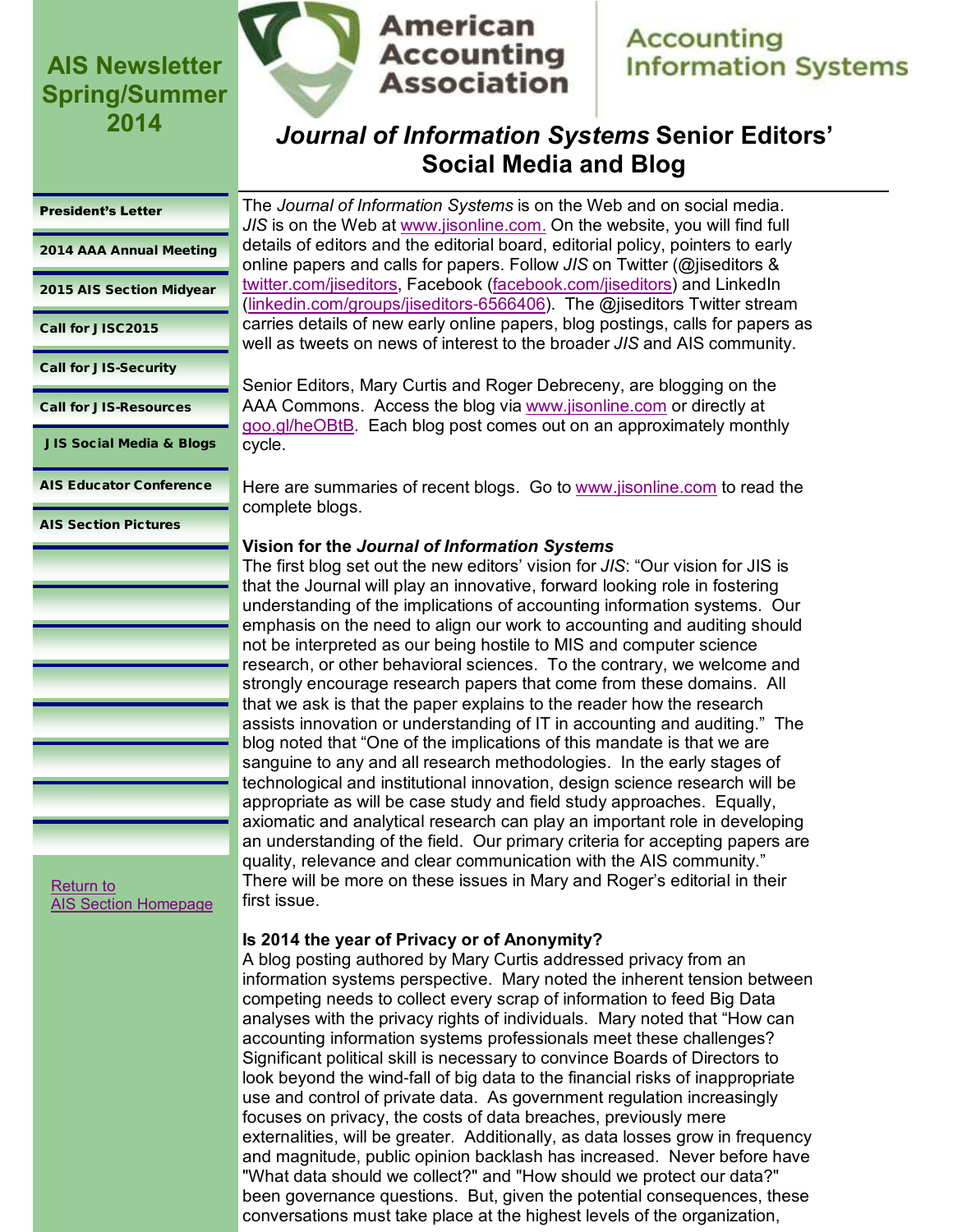and it is the AIS professional who is uniquely qualified to participate. When ethical issues and strategic advantages point in opposing directions, we must join the conversation. At the operational level, accounting information systems professionals can assist in risk analysis and controls design to help predict and prevent data breaches originating inside or outside the organization."

#### **360-Degree Post Decision Reviews of the Manuscript Review Process**

An innovation in the measurement of performance of editing *JIS* comes with *360-Degree Post Decision Reviews*, which was the focus of a blog in February. The primary idea of 360-Degree review is to gather feedback from authors, reviewers and editors. The blog describes the process as "At JIS, 360-degree feedback commences shortly after the review process ends, whether the paper is accepted or rejected. Each of the authors and reviewers and the designated editor receive targeted emails that point to a survey on Qualtrics.com. Authors answer questions on the submission process, the nature and quality of the reviews received, and support from the editor and senior editors, where appropriate. For example, authors answer questions, using a Likert scale response, such as "the feedback provided by the review team was constructive" and "the feedback provided by the review team helped me improve the manuscript." Reviewers also answer questions that are specific to their role in the process. At the conclusion of the survey we ask a set of questions for both authors and reviewers including 'How likely is it that you will accept future reviewing requests at JIS?' and 'How likely is it that you will recommend to colleagues to submit their research to JIS?'"

How will the 360-Degree review be used" The blog notes that "Data from the 360-degree feedback will assist us in a variety of ways. First, it will help us to understand how well we are managing the review process. How well do authors feel that we are supporting them in the review process? Is the process timely and efficient? Are the views of authors and reviewers aligned? Are we providing appropriate guidance to editors and reviewers? Second, the surveys will provide the foundation for identifying "Outstanding Reviewers" and "Outstanding Editor," presented at the Annual Meeting of the AAA".

#### **Cybersecurity**

The most recent, and rather long, blog is from Roger Debreceny and addresses the implications of recent developments in cybersecurity risks ("Aggravated Cybersecurity Risks Implications for Accounting and Auditing Research and Practice"). Roger canvasses recent development in the cybersecurity threat environment. Roger notes that "over the last several months we have seen some important cybersecurity challenges faced by several organizations. Probably the most important of these challenges was the breach of credit card and customer data faced by Target Corporation. The attack on Target Corporation, Nieman Marcus and many other organizations are all indicative of a heightened threat environment. In this blog posting, I review some of these cybersecurity breaches and point to some of the guidance and standards that assist organizations in building reliable and repeatable security infrastructure. In my view, there are clear implications of the heightened cybersecurity risks for the conduct of the IT audit, which is a core concern for the accounting information systems community that is served by the *Journal of Information Systems*. I analyze recent guidance on cybersecurity risks from the Center for Audit Quality, which I see as a taking an overly conservative view of the implications of the risk environment for internal control over financial reporting. Finally, I canvass the implications for the academic research community".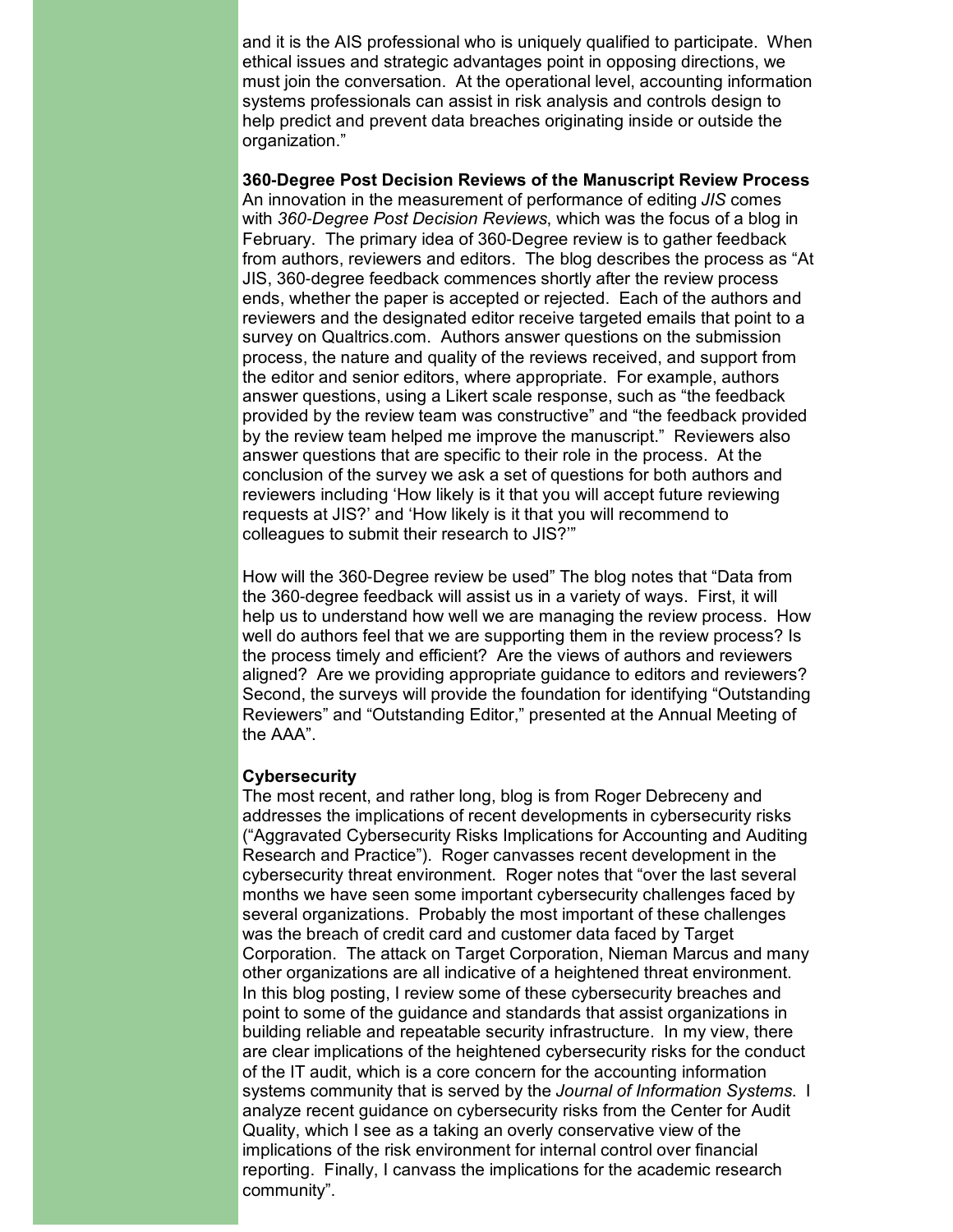

### **Accounting Information Systems**

# **16th Annual AIS Educator Association Conference: June 26-29, 2014, Golden, Colorado**

#### <span id="page-8-0"></span>[President's Letter](#page-0-0)

[2014 AAA Annual Meeting](#page-1-0)

[2015 AIS Section Midyear](#page-2-0)

[Call for JISC2015](#page-3-0)

[Call for JIS-Security](#page-4-0)

[Call for JIS-Resources](#page-5-0)

[JIS Social Media & Blogs](#page-6-0)

AIS Educator Conference

[AIS Section Pictures](#page-9-0)

For over 15 years, the mission of the AIS Educator Association (AISEA) has been to develop the skills of AIS educators nationwide. We accomplish our mission by hosting an annual conference that provides faculty with hands-on training on technologies suitable for use in the AIS classroom; disseminating AIS research through the *AIS Educator Journal* (a Cabella's listed publication); and by creating an online and face-to-face network where AIS educators can share their ideas for teaching and research in an inclusive and collegial manner.

This year's conference includes the latest on AIS teaching and research, with training on SAP, XBRL, Excel, and other technologies. Presentations focus on best teaching practices, relevant case studies, and technologies for classroom use. You'll have opportunities to meet major textbook and software representatives and distinguished speakers.

Golden is located minutes from Denver and 40 minutes from the Denver International Airport. Super Shuttle service is available for airport transportation. We'll be staying at the Marriott Denver West, 10 minutes from the heart of Golden and accessible via a light rail system that is located 2 blocks away and to which the hotel provides a shuttle.

New this year is our SAP pre-conference workshop on Thursday, June 26th. Register by May 9, 2014, you'll pay \$145 for the pre-conference only, and \$420 for the conference only. Register now for the greatest savings: \$540 for both!

~Kathryn Klose